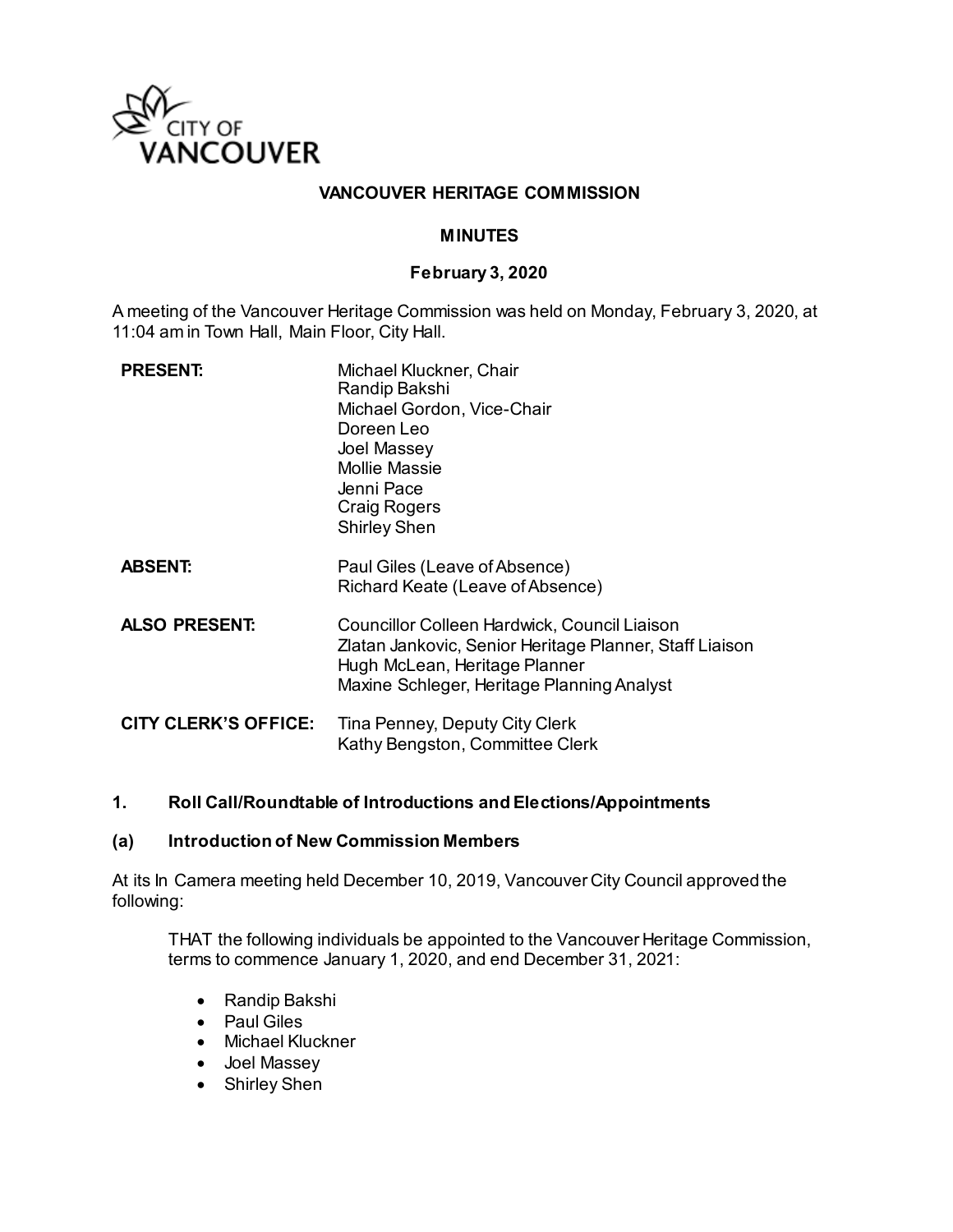# **(b) Election of Chair and Vice Chair (2020)**

An election was held for the positions of Chair and Vice-Chair of the Vancouver Heritage Commission for 2020 (*Vancouver Heritage Commission By-law*, sec 7).

The Committee Clerk called for nominations three times.

MOVED by Commissioner Gordon SECONDED by Commissioner Massie

> THAT the Vancouver Heritage Commission, elect Commissioner Michael Kluckner to serve as Commission Chair for 2020.

CARRIED UNANIMOUSLY

MOVED by Commissioner Leo SECONDED by Commissioner Massie

> THAT the Vancouver Heritage Commission, elect Commissioner Michael Gordon to serve as Commission Vice-Chair for 2020.

CARRIED UNANIMOUSLY

\* \* \* \* \*

At this point in the proceedings, Commissioner Kluckner assumed the role of Chair.

\* \* \* \* \*

The Chair acknowledged that we are on the unceded territories of the Musqueam, Squamish, and Tsleil-Waututh Nations and we thank them for their generosity and hospitality on these lands.

### **(c) Appointment of Liaisons to the Development Permit Board and First Shaughnessy Advisory Design Panel (2020)**

MOVED by Commissioner Kluckner SECONDED by Commissioner Gordon

> THAT the Vancouver Heritage Commission recommends to Council that Commissioner Leo is appointed to the Development Permit Board Advisory Panel as the Vancouver Heritage Commission liaison, term to commence immediately and end December 31, 2020;

FURTHER THAT the Commission will appoint an alternate, as needed by the Commission.

CARRIED UNANIMOUSLY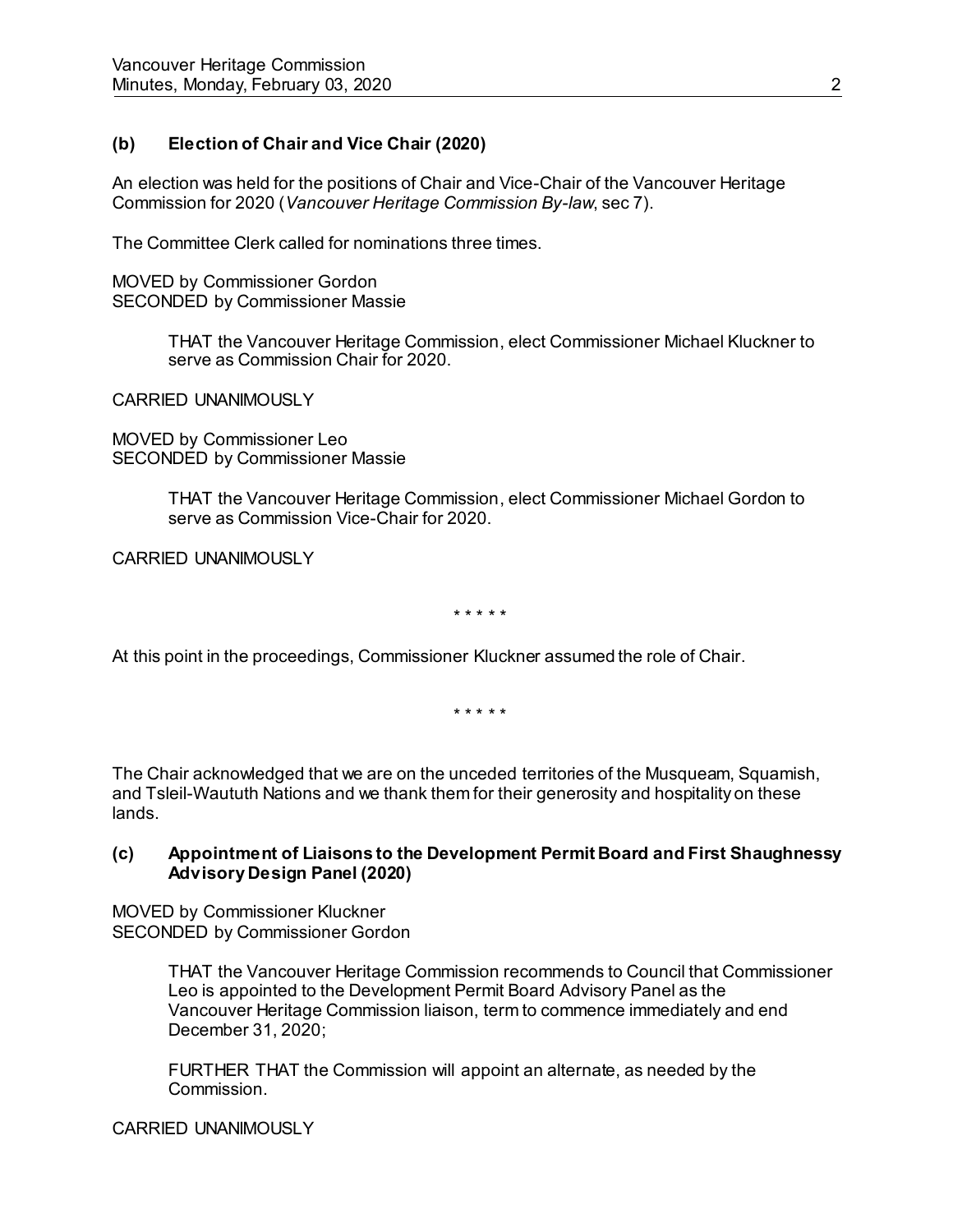#### MOVED by Commissioner Kluckner SECONDED by Commissioner Gordon

THAT the Vancouver Heritage Commission recommends to Council that Commissioner Massie be appointed to the First Shaughnessy Advisory Design Panel as the Vancouver Heritage Commission liaison, term to commence immediately and end December 31, 2020;

FURTHER THAT the Commission recommends to Council that Commissioner Massey be appointed as alternate to attend the First Shaughnessy Advisory Design Panel meetings in place of Commissioner Massie, should she be unable to attend, term to commence immediately and end December 31, 2020.

CARRIED UNANIMOUSLY

#### **(d) Appointments of Statement of Significance and Vancouver Heritage Register Subcommittee and the 2020 Heritage Awards Planning Subcommittee**

The Chair invited Commissioners to participate on the Statement of Significance and Vancouver Heritage Register Subcommittee.

MOVED by Commissioner Leo SECONDED by Commissioner Rogers

> THAT the Vancouver Heritage Commission appoint, Commissioners Bakshi, Gordon, Keate, Kluckner, Massie, Pace, and Shen, to the Statement of Significance and the Vancouver Heritage Register Subcommittee.

CARRIED UNANIMOUSLY

MOVED by Commissioner Leo SECONDED by Commissioner Shen

> THAT the Vancouver Heritage Commission appoints Commissioners Gordon, Massie, and Pace, to the 2020 Heritage Awards Planning Subcommittee.

CARRIED UNANIMOUSLY

## **(e) Leave of Absence Requests**

MOVED by Commissioner Massie SECONDED by Commissioner Pace

> THAT the Vancouver Heritage Commission approve leaves of absence for Commissioners Giles, and Keate for today's meeting;

FURTHER THAT the Vancouver Heritage Commission approve leaves of absence for Commissioners Keate and Massey for the February 24, 2020, meeting and Commissioner Rogers for the April 6, 2020, meeting.

CARRIED UNANIMOUSLY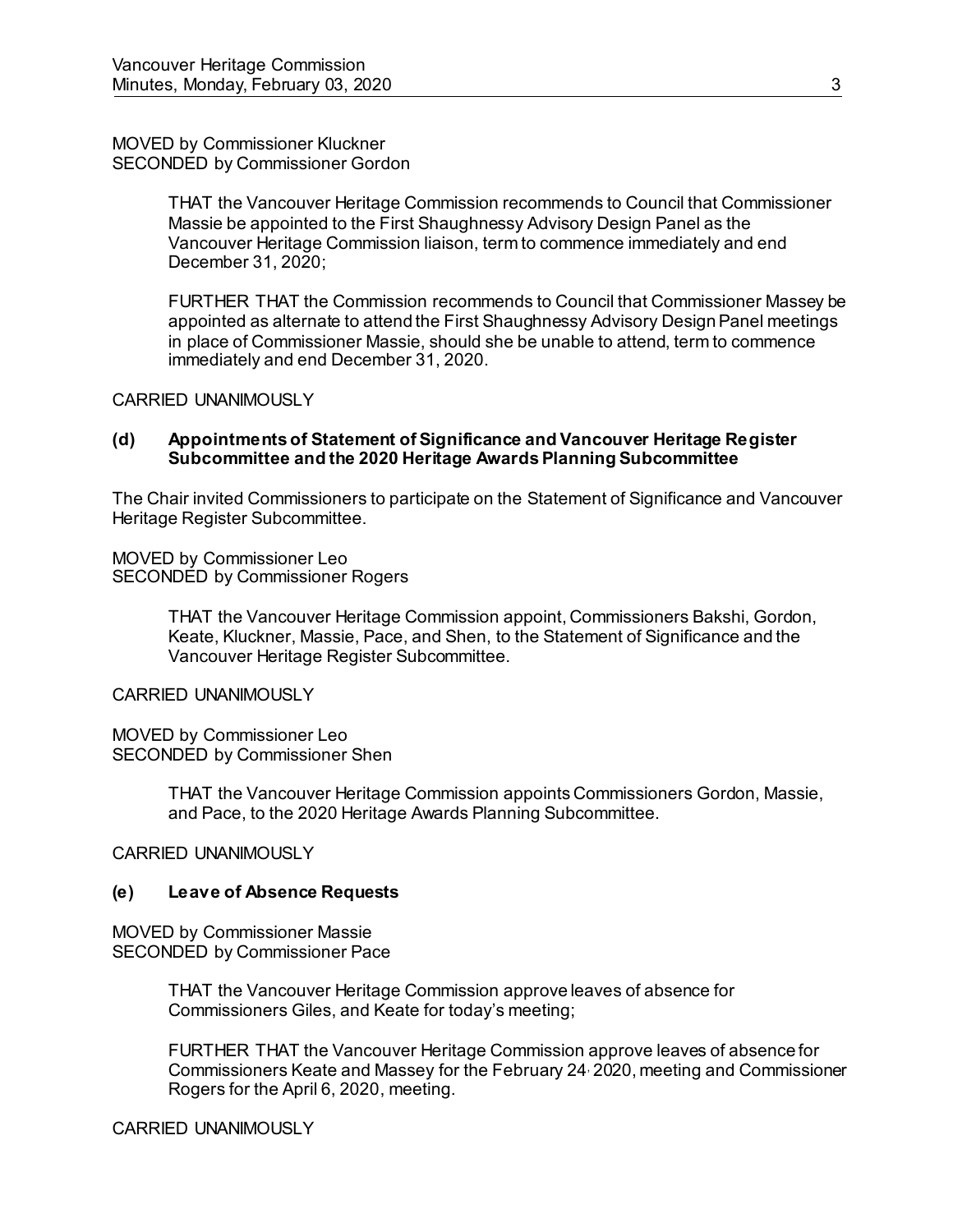# **(f) Approval of Minutes – November 18, 2019**

MOVED by Commissioner Shen SECONDED by Commissioner Gordon

> THAT the Vancouver Heritage Commission approve Minutes from the November 18, 2019, meeting.

CARRIED UNANIMOUSLY

## **2. Business Arising from the Minutes**

None.

## **3. Vancouver Heritage Commission – Role & Mandate**

Tina Penney, Deputy City Clerk, provided a presentation on the role and mandate of Advisory Bodies and the Vancouver Heritage Commission, including the following subject areas:

- Roles and responsibilities of advisory bodies;
- Governance framework: *Vancouver Charter*, *Vancouver Heritage Commission By-law*, Terms of Reference;
- Roles of VHC members, staff and Council liaisons;
- Code of Conduct;
- **Equity, diversity and inclusion;**
- Engagement and communication;
- Privacy and confidentiality.

The Deputy City Clerk also responded to questions. The Commission thanked the Deputy City Clerk for the presentation on the role and mandate of the Vancouver Heritage Commission.

\* \* \* \* \*

The Commission recessed at 12:32 pm and reconvened at 12:51 pm.

\* \* \* \* \*

# **4. Update on the Heritage Action Plan**

Zlatan Jankovic, Senior Heritage Planner, provided a presentation on the Vancouver Heritage Program, which is scheduled for a Council meeting in March 2020. Staff discussed the following subject areas:

- Policy Context, Report Summary, Completion Status
- Program Review, Base Structure
- Drivers of Change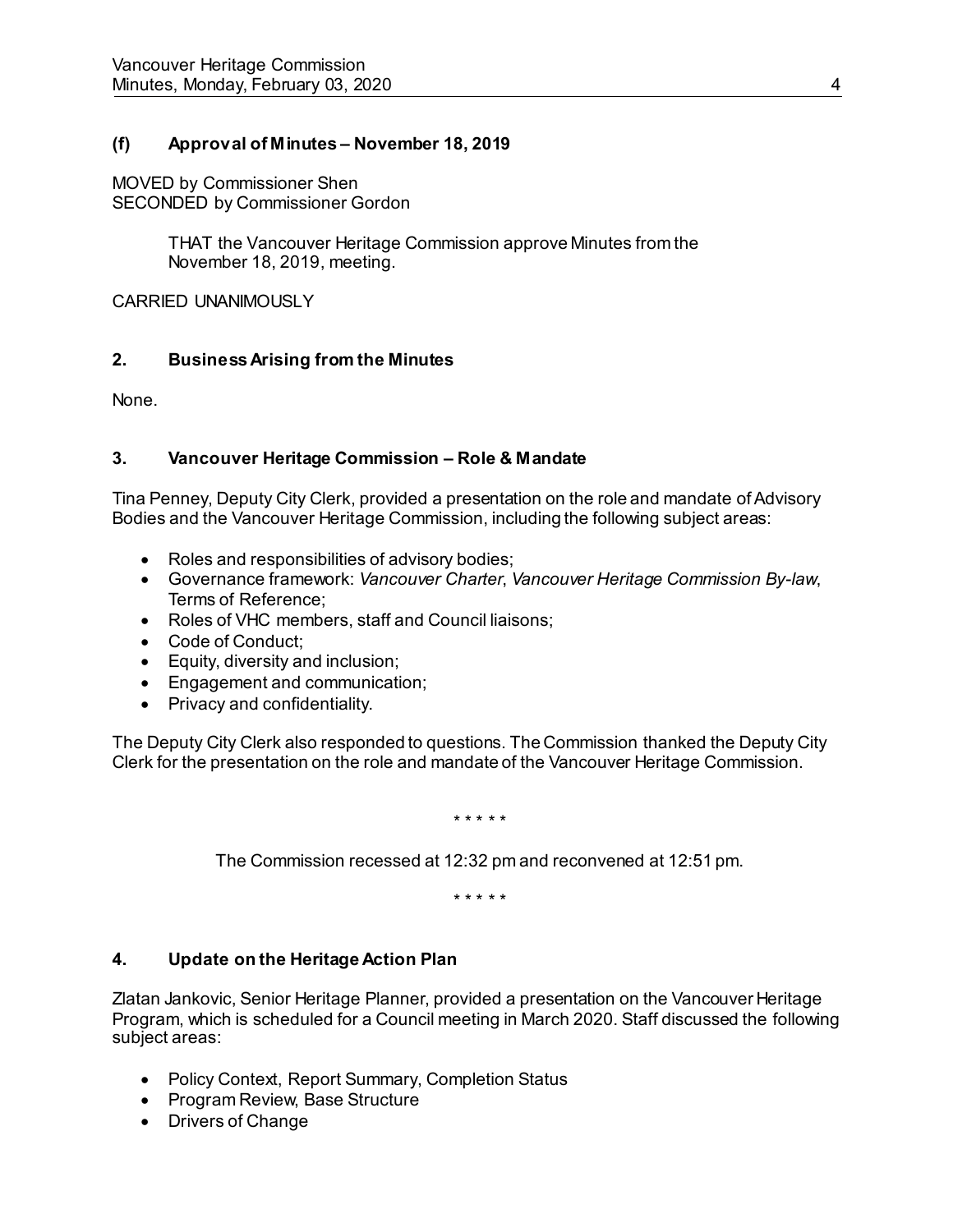- Vision
- Goals
- Heritage Policies and Bylaws
- Public engagement and consultation
- Next steps

Following the presentation, staff responded to questions.

### **5. 3495 – 3505 Commercial Street – Update Broadhurst and Whitaker Block VHC "C" (proposed), Designation DP-2019-00435**

#### **Issues:**

- Support for proposed increase to residential and commercial FSR
- Proposed façade grant up to \$50,000

**Applicant:** MA+HG Architects – Marianne Amodio, Architect Donald Luxton, Donald Luxton and Associates

**Staff:** Hugh McLean, Heritage Planner, City of Vancouver

Staff provided an update on the application and responded to questions.

MOVED by Commissioner Rogers SECONDED by Commissioner Massie

#### **WHEREAS**

- 1. The Broadhurst and Whitaker Block is proposed as a C-listing on the Vancouver Heritage Register;
- 2. The Vancouver Heritage Commission reviewed the project at its meeting on July 15, 2019, and supported the development proposal in return for the designation of the structure;
- 3. The proposal has been amended to increase slightly the residential and commercial FSR to 2.31, which is still less than the permitted 2.5 FSR;
- 4. The residential FSR is proposed to be 10% over allowable; and
- 5. The proponent is anticipated to be asking for a façade grant to aid with the project.

THEREFORE BE IT RESOLVED THAT the Vancouver Heritage Commission supports the amended redevelopment proposal for the property located at 3495 -3505 Commercial Street, including the potential façade grant application, as presented to the Commission at the February 3, 2020, meeting.